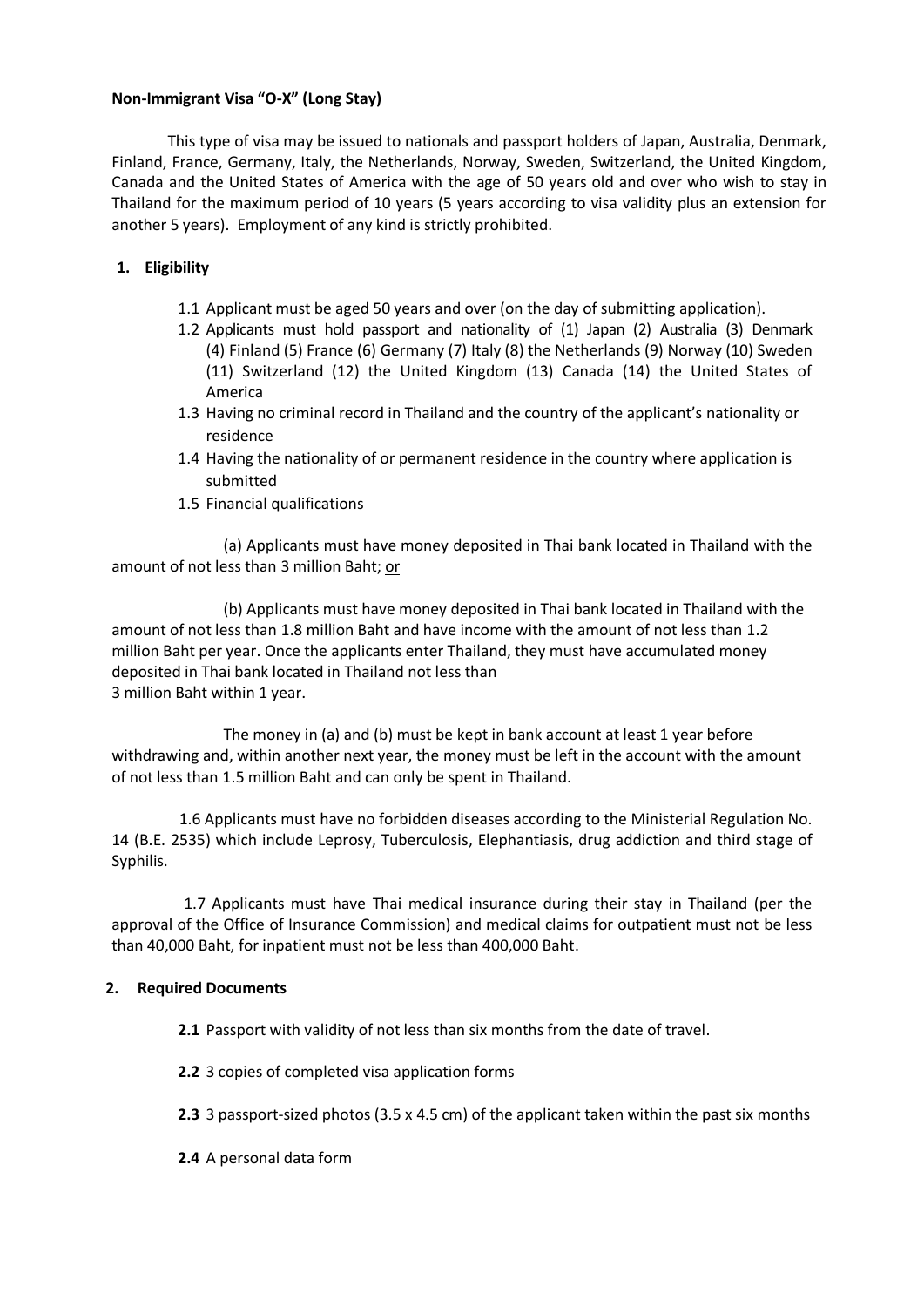- **2.5** Certificate of bank deposit stating bank contact information, copy of bank book and bank statement which shows fixed deposit with the amount of not less than 3 million Baht deposited in Thai bank located in Thailand or certificate of bank deposit stating bank contact information, copy of bank book and bank statement which shows fixed deposit with the amount of not less than 1.8 million Baht deposited in Thai bank located in Thailand and certificate of annual income with the amount of not less than 1.2 million Baht (local currency equivalent) per year. (Once the applicants enter Thailand, they must have accumulated money deposited in Thai bank located in Thailand not less than 3 million Baht within 1 year.)
- **2.6** Certificate of criminal record clearance from the country of nationality. In case the applicants have permanent residence in other country, they must provide the aforementioned document from both country of nationality and country of permanent residence.
- **2.7** Medical certificate from the country where the applicants apply visa stating that applicants don't have any prohibited diseases according to the Ministerial Regulation No. 14 (B.E.2535) which include Leprosy, Tuberculosis, Elephantiasis, drug addiction, third stage of Syphilis. The medical certificate must not be issued over 3 months.
- **2.8** Copy of evidence stating that applicants have insurance as per stipulated by the Office of Insurance Commission and health insurance of Thailand which has insurance money for outpatient not less than 40,000 Baht and for inpatient not less than 400,000 Baht. Please check < http://longstay.tgia.org > for more information regarding the insurance requirement.
- **Spouse (no age restriction) and child, age under 20 years old, can apply for Non-Immigrant O-X visa and must have the following required documents**
	- Spouse (in accordance with the definition stipulated in the Thai Laws) must show a copy of marriage certificate together with documents stated in 2.1-2.8.
	- Child age under 20 years old must show a copy of birth certificate or proof of legitimate child and also have to submit documents number 2.1-2.4, and 2.8

#### **3. Visa fee**

10,000 Baht (300 Eur.) for multiple entries

(Visa fee may be changed without prior notice.)

#### **4. How to Apply for Non-Immigrant O-X Visa** (in case of applying outside Thailand)

1. Foreigners who have the required qualifications and supporting documents as stated above may apply for Non-Immigrant O-X Visa at the Royal Thai Embassy/Royal Thai Consulate-General in the country of their nationality or where they have permanent residence.

2. For Dutch nationals and the nationals of the other 13 eligible countries who have permanent residence in the Netherlands may submit an application at **the Royal Thai Embassy, the Hague**.

3. The Royal Thai Embassy/Royal Thai Consulate-General examines the qualifications and supporting documents and informs the result to the applicants.

4. In case that the visa is approved, foreigners (main applicant, spouse, and lawful child under 20 years old) will obtain a multiple-entry Non-Immigrant O-X visa with visa validity of 5 years